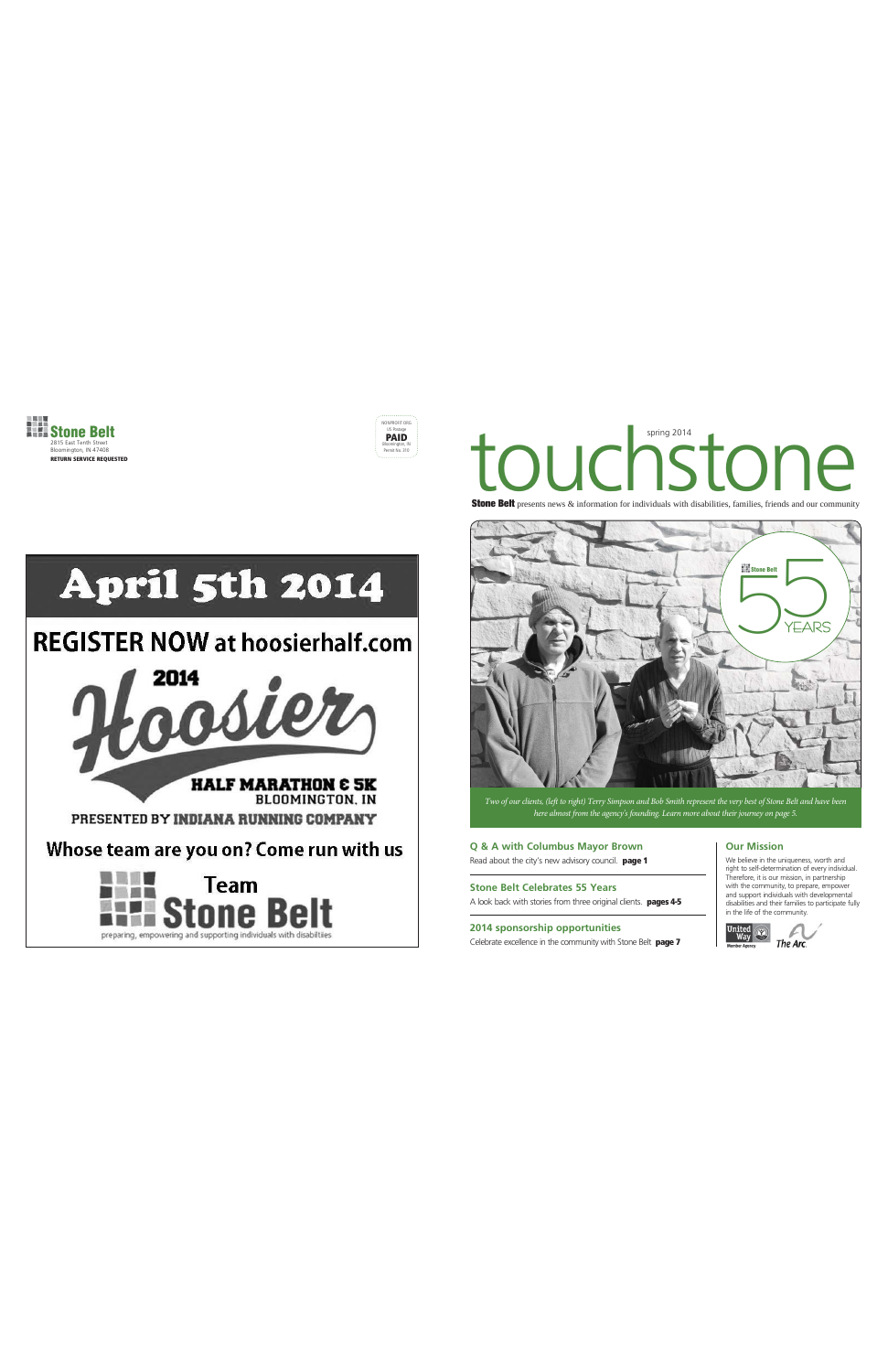# east region Getting to know Columbus Mayor Kristen Brown

*Mayor Kristen Brown discusses The Mayor's Advisory Council on Disability & Awareness (MACDA). Find out more about the great work of this group.*

# **Describe the Mayor's Advisory Council on Disability & Awareness (MACDA) and its importance.**

The Mayor's Advisory Council on Disability and Accessibility began with my vision to create greater awareness and understanding in our community about the issues facing people with disabilities. Persons with disabilities account for 18 percent of our county's population, making it imperative to work together with these residents, their parents and caregivers on issues that affect them. MACDA provides us with an excellent forum to listen to concerns, partner with our residents in finding solutions and work proactively to make Columbus a welcoming and livable community for persons of all abilities.

# **How does the council function and what are its primary objectives?**

MACDA meets every two months and has nine voting members. The council is purposely designed to have more than 50 percent of its members be persons with disabilities or caregivers of persons with disabilities. Our mission is to work toward inclusion and empowerment of people with disabilities by promoting coordination, communication and cooperation within the Columbus community. The main purpose of MACDA is to provide the means to strengthen public understanding of the needs of persons with disabilities and to ensure that all citizens with disabilities have equal access to resources and opportunities offered by the City of Columbus.

City departments are also represented on the council, including Parks and Recreation, Engineering, Planning, Transit and the Human Rights Commission. These representatives are non-voting members who can create efficiencies to directly address concerns.

### **What initiatives are you working on now to address access and inclusion for folks with disabilities?**

One of our major accomplishments is implementing a training program specifically for the Columbus Police Department to improve officer interactions with persons with disabilities. The Community Awareness subcommittee has led this program and already has provided four sessions as an integrated part of this year's police department training for its officers.

The vital feedback and dialogue that is happening at MACDA meetings is another major accomplishment. Issues can be discussed directly with City departments that can address the issue or work with other partners to find solutions. For example, a MACDA member voiced a concern about a bridge in which the sidewalks were disconnected. Although not a City responsibility, the City Engineer contacted the Indiana Department of Transportation, and sidewalk connections were installed.

**"We view 2014 as the year in which we begin to see substantial improvements for persons with disabilities in our community, making Columbus a welcoming and livable place for persons of all abilities."**

- Mayor Brown



### **What is the role of the subcommittees?**

Three active subcommittees are making significant progress on important issues to our residents with disabilities. These subcommittees are Sidewalk Committee, Community Awareness and Business/Corporate Awareness. Subcommittees meet more frequently than the main council to continue the partnerships and work that addresses concerns and issues.



## **Kim Craig, who receives Stone Belt supports, participates with her colleagues on the Sidewalk Committee. What's their role?**

The Sidewalk Committee is tackling two major projects to make our city's sidewalks more accessible, "Adopt a Sidewalk" and "Sidewalk Access." The Adopt a Sidewalk project is patterned after a program in Chicago which enlists a corps of volunteers to remove snow from walkways for persons with disabilities. By doing so, we can create more access for people with disabilities during inclement weather.

The Sidewalk Access project is an upcoming review of the inventory of sidewalks within the city. We hope to capitalize on the City's WalkWorks program to get residents interested in repairing and maintaining their sidewalks to enable us to continue creating more access and mobility for people with disabilities.

## **What are the council's future endeavors?**

One of this year's ambitious goals is to rollout a general awareness campaign in Columbus to remind the public that people with disabilities are part of this community. The campaign's concept is "Living Differently Abled." We want to take the focus off of the disability and highlight our residents' abilities.

The campaign will include public service announcements on the radio, informational posters throughout the city, and the distribution of "Access Tip Sheets" on a variety of subjects, such as tips on office accessibility, what to do in the event of an emergency and other information. We are also working on producing a video for local companies on how employing persons with disabilities can be successful.

To learn more about the council, or to get involved contact The Columbus Human Rights Commission at 812-376-2532.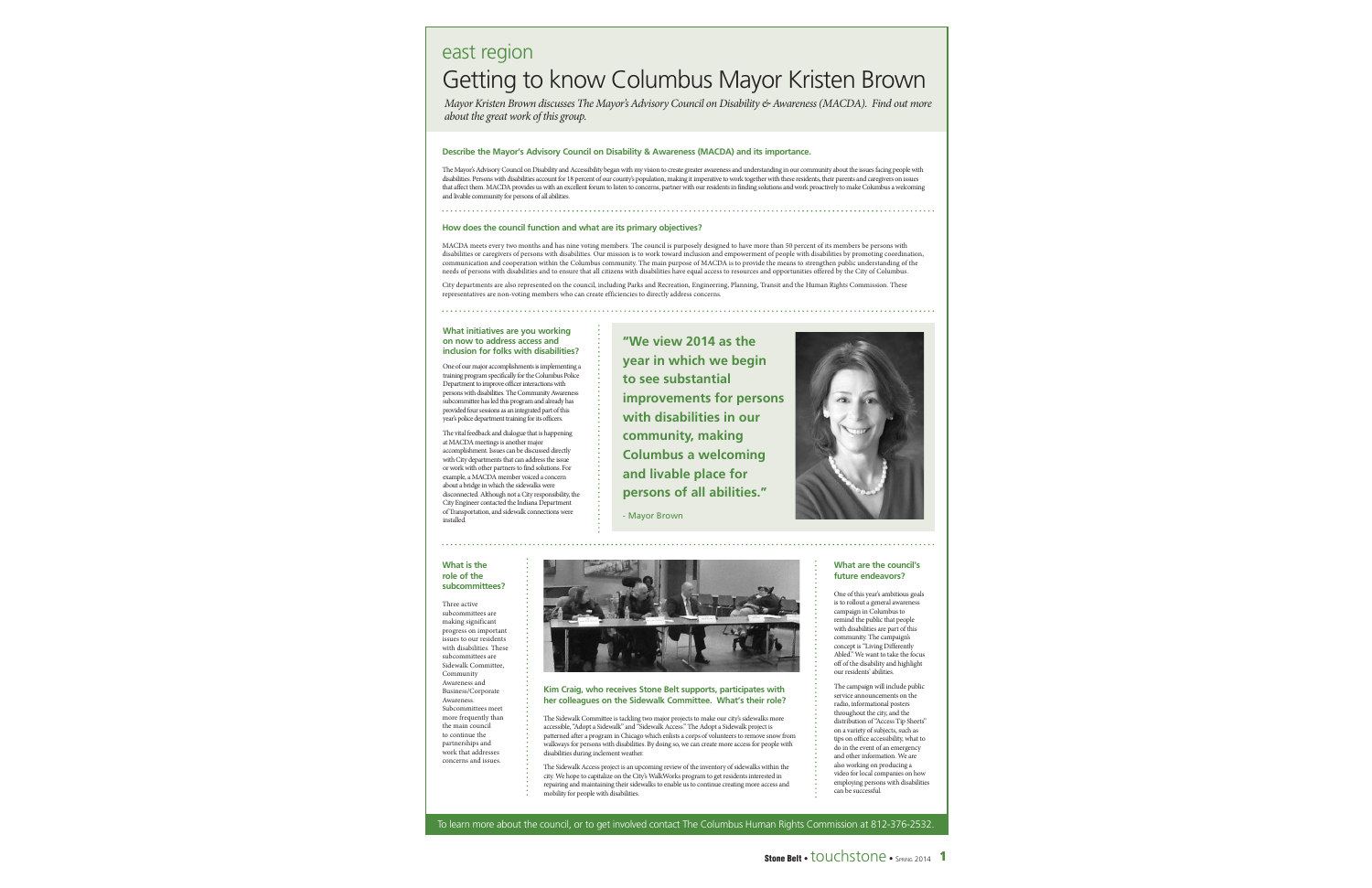# from the CEOAdvocating for positive change in 2014 Columbus clients prepare and host chili supper

As one of south central Indiana's largest nonprofit organizations, we employ more than 450 people who provide numerous resources and supports to hundreds of people with developmental disabilities across three counties. This year we celebrate our 55th anniversary. We honor our cultural history as a grassroots organization started by visionary families that saw and fought for brighter futures for their sons and daughters and other community citizens with disabilities.

Throughout our history, we have been driven by our mission to prepare, empower, and support persons with developmental disabilities and their families to participate fully in the life of the community. We continue to achieve our mission through the dedication of our employees and support from our friends, even though we're challenged by significant and sustained rate reductions.

Our major funding comes from Indiana's Family and Social Services Administration through Medicaid. In 2009, the State cut our Medicaid waiver reimbursement rate by 7 percent returning to the same rate as in 2002 where it remains today. Our highest priority is to provide quality services that promote outcomes through employment, community living and optimal health.

We'd like to see a reimbursement system that recognizes rising As one of the area's largest employers, the ability of costs and is tied directly to outcomes. And that's what we'll be advocating for now and in the future.

Our dedicated staff is essential to the success of people we serve and they deserve to make livable wages. In order for us to pay equitable wages, and provide the best care to our clients, policymakers must establish a rate methodology that recognizes costs and regularly accounts for inflation. The current administration seems open to discussing these issues, and there are some positive indications that they recognize the stress on our staff and the stress on the people we serve who often have nowhere to turn and are unable to care for themselves.

We received a partial rate restoration this year, however that alone will not be sufficient for us to operate at optimal levels. We need support that helps build staff stability, because high turnover directly impacts clients who need consistency and support each day.

This important issue impacts not only Stone Belt employees and similar service providers, but also the communities where we operate

our clients and staff to fully participate in the life of the nunity is at risk.

This is a human issue, one of equality and opportunity. We hope to inspire people to speak up and advocate for positive change in 2014 so we can continue to provide quality programs and services to people with developmental disabilities and fairly compensate our devoted staff. In May, we will host a community forum to raise awareness on this issue. See details below for more.

We are sure this issue of Touchstone, which includes a feature on our 55 year history, will inform and inspire you. As always, thank you for your support. It emboldens us to persevere through challenges and to maintain a strong focus on achieving our mission.

All the Best, Tili Sum

**Leslie Green, Chief Executive Officer** 



**Stone Belt** 2815 East Tenth Street Bloomington, IN 47408 812.332.2168 • 888.332.2168 nebelt.org Editor: Kim Clements-Johnson

**Stone Belt Visits the Statehouse**<br>On Feb. 13, several clients and staff visited with state lawmakers and handed out valentine's as part of The Arc of Indiana's annual Valentine's Day at the **Street, Bloomington**) Statehouse event.

# touchstone

# **Spring 2014, Issue 39**

**Board Members**<br>Trish Ierino - President, Bill Bartley, Sarah Baumgart, Nola Bloemendaal, Vicki Borelli, Natalie Brewington, Charles Burch, Elizabeth Davidson, Catherine Gray, Jacqueline Hall, Justin Harrison, Anne Higley, Phil Meyer, Patrick Robbins, Doug Wilson.

### **Executive Team**

Leslie Green, Chief Executive Officer Ward Brown, Chief Financial Officer Kim Clements-Johnson, Director of Marketing & Communications Maureen Gahan, Milestones Director Lori Garraghty, Director of Development Susan Hoard, Chief Information Officer Michele Shepherd, Director of Human Resources

# **Departmental Leadership**

Bitta DeWees, Community Employment Director Karen Freeman, Manufacturing Director Jennifer Hammond, Supervised Group Living Director Susan Russ, Lifelong Learning Director Ilese Sabelhaus, Supported Living Director, South/East Region Nancy Smith, Supported Living Director, Central Region

Touchstone is distributed free of charge to families, friends, businesses and community partners of Stone Belt.<br>If you would like to receive our newsletter or request it in an accessible format contact Kim Clements-Johnson

# news

In January, the clients and staff in Columbus came together to host a chili supper where the clients showcased their culinary skills!

Each week the clients have been learning to prep, cook and place set a meal during culinary class. Friends and family attended and were able to participate alongside the clients as they prepped and cooked. The clients served their guests homemade chili, cornbread muffins and drinks. The clients were incredibly proud to show off what they'd achieved through the culinary program!

The event was created by Deb Federman, direct support specialist, and carried out with the help of JT Patterson, direct support specialist, and Pat Baker, lifelong learning coordinator. *Nick realizing that stoves are not always the same, and that cornbread muffins are easy to burn!* 





# upcoming events

### **Hoosier Half Marathon**

 Stone Belt will participate in one of its most anticipated annual events, the Hoosier Half Marathon and 5K, presented by Indiana Running Company. Marathon participants brave 13.1 miles of rolling hills and are rewarded with amazing views of campus, downtown, and spring blooms. Registrants may also choose to run or walk a 5K course. A portion of the proceeds from each race entry can go to Stone Belt. Join Team Stone Belt today, or sign up to volunteer alongside clients and staff. Learn more at hoosierhalf.com. **When: Saturday, April 5**

**Time: 8 am - 12 pm Location: IU Memorial Stadium**

### **Awards of Excellence**

 Each year, we recognize five exceptional staff members during Stone Belt's 2014 Awards for Excellence event. Award recipients are chosen for meritorious service in five categories: *Quality of Service, Positive Client Outcomes, Community Outreach, Operational Excellence, and Resource Efficiency*. Recipients receive a \$1,000 cash award and are presented with an award during the event. Join us in recognizing the hard work and daily contributions of some of our most exceptional staff. Leslie Green, CEO, and Trish Ierino, board president, will officiate the award ceremony and luncheon. Limited seats available. **When: Wednesday, April 9**

**Time: 11:30 am - 2 pm**

**Location: St. Mark's Church (100 Indiana 46, Bloomington) RSVP: Adam Hamel at ahamel@stonebelt.org**

### **Annual Business Meeting & 55th Anniversary Celebration**

Join us on June 16 for our annual business meeting and a celebration of our 55th anniversary. We'll provide refreshments and take a look back over our long, storied history. We hope to see you there. **When: Monday, June 16**

**Time: 6:30 pm**

**Location: Stone Belt Gymnasium (2815 E. 10th Street, Bloomington)**

### **Dancing with The Celebrities**

We're back! After a two year hiatus, Stone Belt will once again participate in Dancing with The Celebrities, an annual event presented by Arthur Murray Dance Company. Local leaders in business, media, education, the arts, and politics are preparing their foxtrots and swing steps for the eighth annual event. Modeled on the wildly popular television series "Dancing with the Stars," the program matches six well-known Monroe County personalities with Arthur Murray Instructors. The duos perform for the public, with the profits going to six different local organizations. Each pair represents one of the charities, and attendees will be able to cast votes with contributions. In addition to votes cast by audience members, dancers will also be evaluated by certified examiners and choreographers. You won't want to miss the excitement and community pride this anticipated event brings to Bloomington. **When: Saturday, Aug. 9 Time: TBA**

**Location: Buskirk Chumley Theater**



**Stone Belt Welcomes New Staff**



### **Jennifer Hammond -Director of Supported Group Living**

Jennifer may be new to her position, but she isn't new to Stone Belt. Before leading the Supported Group Living program, Jennifer spent three years as a social worker supporting Stone Belt clients across Bloomington and Bedford. Prior to joining the agency, she did social work and direct care in Indianapolis serving adults with developmental disabilities. Jennifer earned her bachelor's in social work from Ball State University and her master's in the same field from Indiana University. In her free time, she enjoys crafts and gardening.



# **Hiring Assistant**

Creonn hails from East Chicago, Ind. and is a proud Indiana University alum where he recently earned a bachelor's degree in psychology. He currently serves as the hiring assistant within the human resources department. Soon, he plans to attend graduate school in pursuit of a master's degree in industrial organizational psychology. He enjoys hanging out with family, friends, and spending time with his new puppy, Coby<sup>1</sup>

# **Hanlon Wins IN-APSE Award**



In December, the Indiana Association of People Supporting Employment First (IN-APSE) awarded John Hanlon, employment consultant, with their Professional Award for his exemplary commitment and performance placing clients in community employment.

**When: Wednesday, May 21 Time: 7 pm Location: First United Church (2420 East Third** 

**The Care Gap Crisis: A Community Discussion**

On Wednesday, May 21 Stone Belt will host a panel discussion of community leaders, legislators and ates to discuss the states of affairs in our organization and the disability services field generally. In 2007, the

State cut our reimbursement<br>rate back to the same level<br>as in 2002 where it remains.

The rate cut coupled with rising costs has created an unsustainable rate structure eaving the agency unable to grow and pay direct care staff livable wages. Plan to attend this important community event geared to solving The Care Gap Crisis.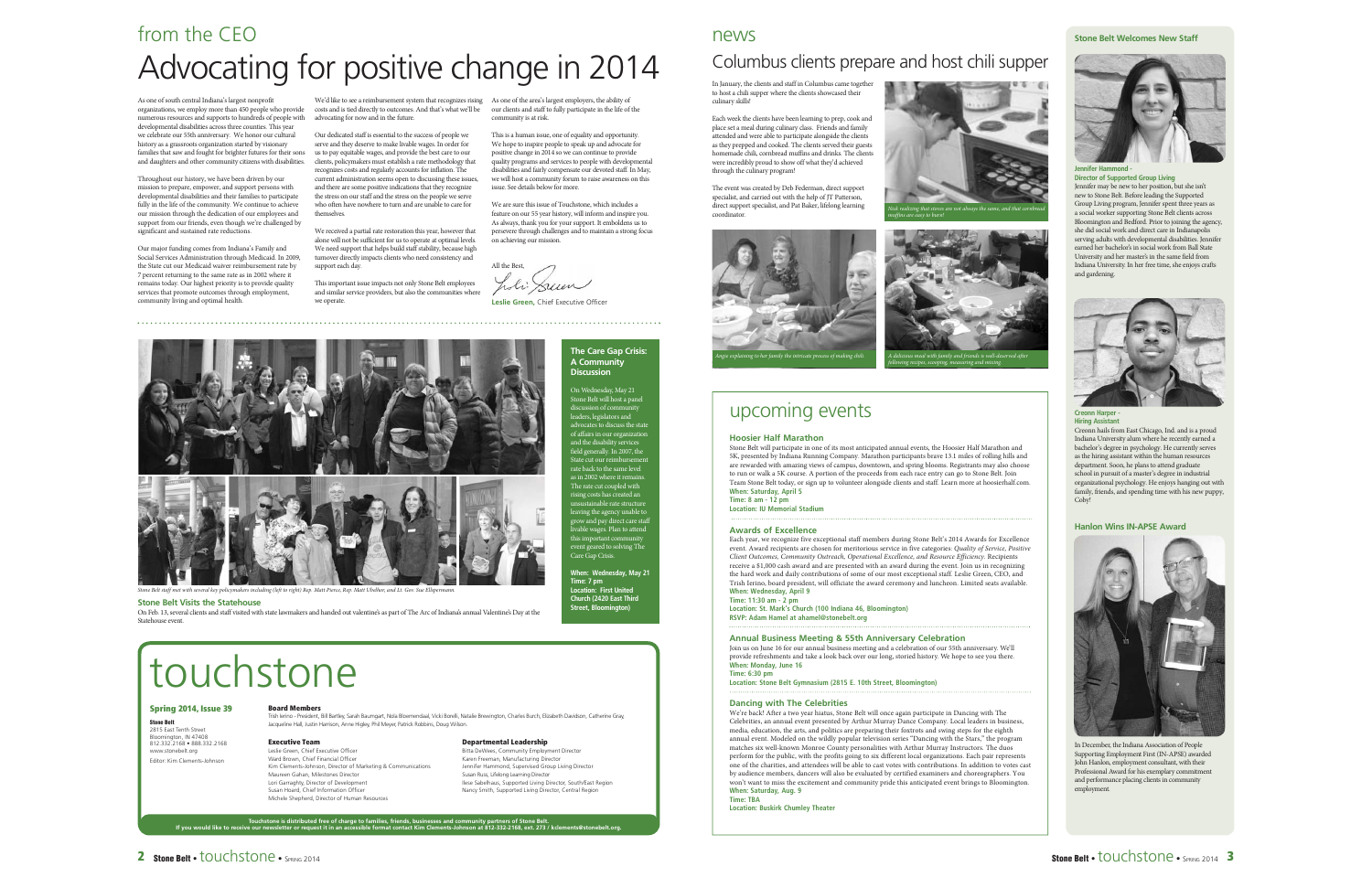

# celebration**Happy**

# Anniversary!

The Stone Belt Council for \*Retarded Children was organized in November 1958 and became incorporated the following year. The founders believed that people with developmental disabilities should have the same rights and privileges as any other community member. As proof of their commitment to support children with developmental disabilities, the council formed the first school for children with disabilities in Bloomington.

Stone Belt's founders could not have dreamed that their efforts would result in the growth that the organization has experienced over the past 55 years. Today, opportunities for individuals with disabilities are countless. Perhaps one the most important advances in the field during this half decade is reflected in how our society perceives individuals with disabilities. Institutions have disappeared and new doors to community inclusion have opened.

In the years following its humble beginnings, Stone Belt has become a leader in the field of supporting individuals with disabilities. The oldest and largest agency of its kind in south central Indiana, Stone Belt today offers a full-range of programs and resources for over 2,000 clients in Monroe, Lawrence, Bartholomew and surrounding counties. Fifty-five years after its inception, Stone Belt continues to fulfill its mission to empower and support individuals and their families to fully participate in the life of the community.

Stone Belt has established itself as an agency of excellence, enhancing the lives of individuals with disabilities, their families, friends and larger community. As we celebrate our 55<sup>th</sup> Anniversary we remember the past, and we also look toward a bright future of innovation and inspiration.

Happy Anniversary Stone Belt!



# Robert "Bob" Smith



Bob Smith, son of Dr. Roscoe Russell and Mary Ann Smith, lived at home with his parents and attended Stone Belt. Like the Abbitts, Bob's family was instrumental in helping form Stone Belt. When his parents died, Bob moved into one of Stone Belt's early group homes located in what is now the Indiana Institute for Disability and Community, near our 10th Street location in Bloomington.

When Stone Belt opened Hite House in 1986, Bob and his five other housemates moved into their beautiful tri-level house in Danny Smith addition. After Bob completed his school years, he participated in Stone Belt's adult programs. Highlights of his adult years include volunteer work, such as with Meals on Wheels food delivery, and a job doing lot maintenance at the Crosstown shopping center. Recently Bob moved to Miller House, which is a single level house that can accommodate Bob's physical needs in his senior years. He enjoys spending time with peers in his Lifelong Learning classroom and in the community.

# anniversary A Look Back: The stories of three original Stone Belt Clients

It's 1955 and a mother of five in Bloomington, Ind. receives a call from her oldest daughter's teacher. The teacher said she can no longer teach her daughter because she is a slow learner. So she brings her home and while her other children happily participate in school and other activities, her oldest daughter is excluded. Later she learns that her dentist's son also is not in school because of his learning and communication problems. She meets with the dentist's wife and learns that several parents have had similar experiences with their children. She is excited to learn that these parents are working to start a school program for children with special needs. This mother is Venus Abbitt, who along with her husband and several other families in the Bloomington community, worked together to create the Stone Belt Council for \*Retarded Children.

By 1959, nine children were participating in a school program held in a local church basement. Carolyn Abbitt was one of those children reporting for the first day for school – an experience she hadn't had for a few years. Now, 55 years later, Carolyn and at least two other of those original students are still served by Stone Belt.

Hundreds of clients and their families have benefited by the work that a few families started in the late 1950's.<br>Stone Belt's founders envisioned a better future for people with disabilities. Terry, Bob and Carolyn are li examples of their vision (stories below). Today Stone Belt supports thousands of individuals, helps them to positively impact the community in myriad ways and serves as a leader in the field. We are grateful that those families and their community supporters took those first steps to making Stone Belt Arc, Inc. a reality.

\*Terminology has changed since the 1950's. Because of the stigmatizing effects of the words "retarded" and<br>"mental retardation" both have been eliminated from our vocabulary. Learn more about person first language at *www.stonebelt.org/files/personfirstlanguage.pdf.* 



Carolyn Abbitt also lived at home with her family until 1987 when she moved to Kirkwood House, a Stone Belt group home. Her mother expressed her surprise that Carolyn was so ready to take her first steps toward independence when she was offered the opportunity to try group living. Later, Carolyn was one of the first Stone Belt clients to transition into supported living, where she would share her own leased apartment with another housemate.

Over the years, Carolyn worked in the community including a highly successful 11 year tenure at McDonalds. She currently works in Stone Belt's life science manufacturing facility part time, where she is a very productive worker. About 10 years ago, Stone Belt helped Carolyn discover her immense talent as a studio artist. Carolyn has become quite well known for her artistry. She is the number one selling artist in Stone Belt's successful art program and her works grace the community, in public art installations, as well as dozens of patrons' homes and offices.

# Carolyn Abbitt Terry Simpson



Terry Simpson remembers going to the first facility Stone Belt operated and where the parents group often had chili suppers and rummage sales to support the school. Terry also remembers the classrooms moving into the Stone Belt Comprehensive Center, now simply Stone Belt, in 1971. Like Bob, Terry also lived at Hite House, but showed the ability to live more independently. He vividly remembers what Stone Belt used to look like recalling the childcare classrooms that lined the halls.

Today he lives on his own with intermittent support from Stone Belt staff. He has worked for the Crazy Horse restaurant for 14 years and has many friends throughout the community. Friendships that he's gained from his time at Stone Belt are what have been most meaningful to him.

# **Annual Business Meeting & 55th Anniversary Celebration**

Join us for our annual business meeting and a celebration of our 55th anniversary. We'll provide refreshments and take a look back over our long, storied history. We hope to see you there! **When: Monday, June 16 • Time: 6:30 p.m. • Location: Stone Belt Gymnasium (2815 E. 10th St., Bloomington)**